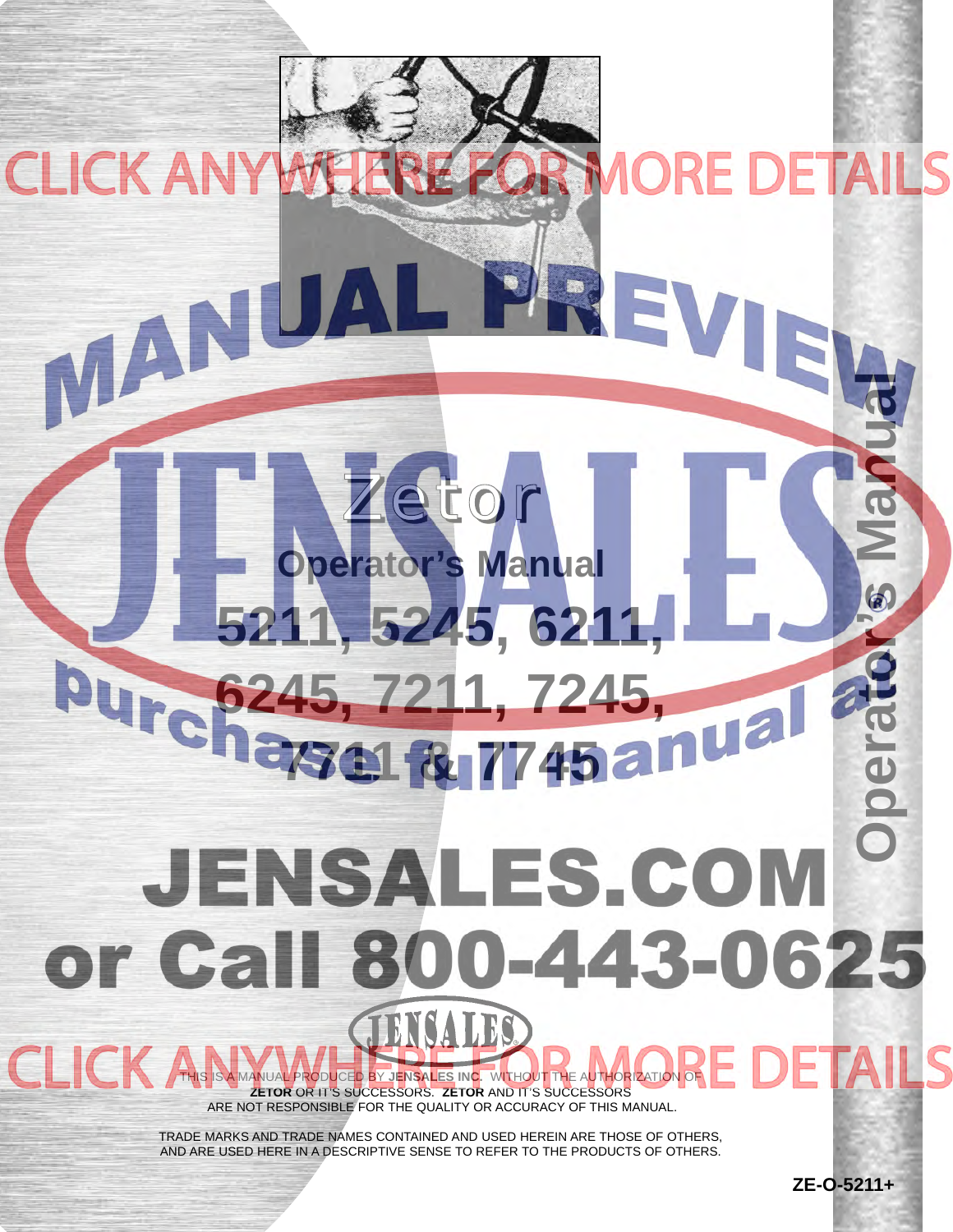|                                        | <b>Model: 5211</b>                        | Years                           |                                     | <b>Model: 5245</b>                    | Years Made:                          |               |                 |
|----------------------------------------|-------------------------------------------|---------------------------------|-------------------------------------|---------------------------------------|--------------------------------------|---------------|-----------------|
| Make: Zetor                            |                                           | Made: 1985-1992                 | Make: Zetor                         | (4 Wheel Drive)                       | 1985-1992                            |               |                 |
| HP-PTO: 42.51                          | HP-Engine:                                | HP-Drawbar: 38.4                | <b>HP-PTO: 42.51</b>                | HP-Engine:                            | HP-<br>Drawbar: 38.4                 |               |                 |
| HP-Range: 43                           | Engine-<br>Make: ZETOR                    | Engine-<br><b>Fuel: DIESEL</b>  | HP-Range:                           | Engine-<br>Make: ZETOR                | Engine-<br><b>Fuel: DIESEL</b>       |               | RE DETAILS      |
| Engine-Cyl(s)-<br>CID: 3/164.6         | Transmission-<br>STD: SG                  | Optional:                       | Engine-Cyl(s)-<br>CID: 3/164.6      | Transmission-<br>STD: SG              | Optional:                            |               |                 |
| Fwd/Rev<br>Standard: 10/2              | <b>Fwd/Rev Optional:</b>                  | Mfwd-Std/Opt:                   | Fwd/Rev<br>Standard: 10/2           | Fwd/Rev<br>Optional:                  | Mfwd-Std/Opt:<br>std                 |               |                 |
| <b>Tires-Std</b>                       | <b>Tires-Std</b>                          | Wheelbase-                      | <b>Tires-Std</b>                    | <b>Tires-Std Rear:</b>                | Wheelbase-                           |               |                 |
| Front: 7.50-16                         | Rear: 14.9-28<br>Pto Speed: 540           | Inch: 83.6<br>CAT I-3pt         | Front: 9.5-24                       | 16.9-28<br>Pto Speed: 540             | nch: 82.6                            |               |                 |
| Pto Type: IND                          | 1000                                      | Hitch: True                     | Pto Type: IND                       | 1000                                  | CAT I-3pt Hitch:                     |               |                 |
| CAT II-3pt<br>Hitch: True              | <b>CAT III-3pt</b><br><b>Hitch: False</b> | Hitch Lift: 3785                | CAT II-3pt<br>Hitch:                | <b>CAT III-3pt Hitch:</b>             | <b>Hitch Lift:</b>                   | TEW           |                 |
| <b>Hydraulics-</b><br>Type: OPEN       | Hyd-Cap: 20/8                             | Hyd-Flow: 2                     | Hydraulics-<br><b>Type: OPEN</b>    | Hyd-Cap: 20                           | Hyd-Flow:8                           |               |                 |
| <b>Hyd Std</b>                         | Cooling                                   | <b>Fuel Tank</b>                | <b>Hyd Std</b>                      | <b>Cooling</b>                        | <b>Fuel Tank</b>                     |               |                 |
| <b>Outlets: 10.75</b><br>Cab-Stdm A/C; | Capacity: 14.5                            | Capacity: OPT                   | Outlets: 2<br>Cab-Stdm A/C;         | Capacity: 10.75                       | Capacity: 14.5<br><b>New</b>         |               |                 |
| Rops:                                  | <b>Weight: 6000</b>                       | <b>New Price: 11550</b>         | Rops:                               | <b>Weight: 7070</b>                   | Price: \$14,180                      |               |                 |
| Make: Zetor                            | <b>Model: 6211</b>                        | Years Made:                     | <b>Make: Zetor</b>                  | <b>Model: 7211</b>                    | Years Made:                          |               |                 |
|                                        |                                           | 1986-1992<br>HP-Drawbar:        |                                     |                                       | 1985-1989                            |               |                 |
| HP-PTO: 53.09                          | HP-Engine:                                | 47.4                            | <b>HP-PTO: 70</b>                   | HP-Engine:                            | HP-Drawbar:                          |               |                 |
| HP-Range:                              | Engine-<br><b>Make: ZETOR</b>             | Engine-<br><b>Fuel: DIESEL</b>  | <b>HP-Range:</b>                    | Engine-<br><b>Make: ZETOR</b>         | Engine-<br>Fuel: DIESEL              |               |                 |
| Engine-Cyl(s)-<br>CID: 4-210.9         | Transmission-<br><b>STD: SG</b>           | Optional:                       | Engine-Cyl(s)-<br><b>CID: 4/239</b> | Transmission-<br>STD: HI-LO           | Optional:                            |               |                 |
| <b>Fwd/Rev</b>                         | <b>Fwd/Rev Optional:</b>                  | Mfwd-Std/Opt:                   | Fwd/Rev                             | Fwd/Rev                               | Mfwd-Std/Opt:                        |               |                 |
| Standard: 10/2<br><b>Tires-Std</b>     | Tires-Std Rear:                           | Wheelbase-Inch:                 | Standard: 10/2                      | Optional:<br><b>Tires-Std Rear:</b>   | <b>STD</b><br>Wheelbase-             |               | $^{\circledR}$  |
| Front: 7.5-16                          | $16.9 - 30$                               | 88.5                            | Tires-Std<br>Front: 7.50-16         | 16.9-30                               | <b>Inch: 88.9</b>                    |               |                 |
| Pto Type: IND                          | Pto.<br>Speed: 540/1000                   | CAT I-3pt<br><b>Hitch: 5300</b> | Pto Type: IND                       | Pr <sub>O</sub><br>Speed: 540/1000    | CAT I-3pt<br><b>Hitch: 5700</b>      | <b>ual at</b> |                 |
| CAT II-3pt<br>Hitch:5300               | <b>CAT III-3pt Hitch:</b>                 | Hitch Lift:                     | CAT II-3pt<br>Hitch: 5700           | CAT III-3pt Hitch:                    | Hitch Lift:                          |               |                 |
| Hydraulics-                            | Hyd-Cap: 26.5                             | Hyd-Flow: 8                     | Hydraulics-                         | <b>Hyd-Cap: 26.5</b>                  | Hyd-Flow: 8                          |               |                 |
| <b>Type: OPEN</b><br>Hyd Std           | Cooling                                   | <b>Fuel Tank</b>                | <b>Type: Open</b><br><b>Hyd Std</b> | Cooling                               | <b>Fuel Tank</b>                     |               |                 |
| Outlets: 2                             | Capacity: 14.5                            | Capacity: 18.5                  | Outlets: 2                          | Capacity: 14.5                        | Capacity: 18.5                       |               |                 |
| Cab-Stdm A/C;<br>Rops:                 | Weight: 6,350                             | <b>New</b><br>Price: \$13,750   | Cab-Stdm A/C;<br>Rops: op           | <b>Weight: 7,400</b>                  | <b>New</b><br><b>Price: \$16,600</b> |               |                 |
|                                        |                                           |                                 |                                     |                                       |                                      |               |                 |
| Make: Zetor                            | Model: 6245<br>(4 Wheel Drive)            | Years Made:<br>1985-1992        | Make: Zetor                         | <b>Model: 7245</b><br>(4 Wheel Drive) | Years Made:<br>1985-1989             |               |                 |
| HP-PTO: 53.09                          | HP-Engine∶                                | HP-Drawbar: 47.4                | HP-PTO: 58.58                       | HP-Engine:                            | HP-<br>Drawbar: 52.5                 |               |                 |
| HP-Range:                              | Engine-<br>ake: ZETOR                     | Engine-<br><b>Fuel: DIESEL</b>  | HP-Range:                           | Engine-<br>Make: ZETOR                | Engine-<br>Fuel: <b>DIESEL</b>       | OIM           |                 |
| Engine-Cyl(s)-<br>CID: 4/210.9         | Transmission-<br>STD: SG                  | Optional:                       | Engine-Cyl(s)<br>CID: 4/219.4       | Transmission-<br>STD: SG              | Optional:                            |               |                 |
| Fwd/Rev                                | <b>Fwd/Re</b> v Optional:                 | Mfwd-Std/Opte                   | Fwd/Rev                             | Fwd/Rev                               | Miwd-Std/Opt:                        |               |                 |
| Standard: 10/2                         |                                           | <b>STD</b>                      | Standard: 10/2                      | Optional:<br><b>Tires-Std</b>         | STD-<br>Wheelbase-                   | -0625         |                 |
| Tires-Std<br>ont: 11.2-24              | Tires-Std Rear:<br>$6.9 - 30$             | Mheelbase-<br>$l$ nch:87.8      | Tires-Std<br><b>Front: 11-24</b>    | Rear: 14-34                           | <b>Inch:87.8</b>                     |               |                 |
| Pto Type: IND                          | Pto<br>Speed: 540/1000                    | CAT I-3pt<br><b>Hitch: 5300</b> | Pto Type: IND                       | Pto Speed: 540<br>1000                | CAT I-3pt<br><b>Hitch: 5300</b>      |               |                 |
| CAT II-3pt<br><b>Hitch:5300</b>        | CAT III-3pt Hitch:                        | Hitch Lift:                     | CAT II-3pt<br><b>Hitch: 5300</b>    | CAT III-3pt Hitch:                    | Hitch Lift:                          |               |                 |
| Hydraulics-<br>Type: OREN              | Hyd-Cap: 26.5/                            | Hyd-Flow: 8                     | Hydraulics-<br>Type: Open           | Hyd-Cap: 26.5                         | Hyd-Flow: 8                          |               | <b>EDETAILS</b> |
| <b>Hyd Std</b><br><b>Outlets: 2</b>    | Cooling<br>Capacity: 14.5                 | Fuel Tank<br>Capacity: 18.5     | <b>Hyd Std</b><br>Outlets: 2        | <b>Cooling</b><br>Capacity: 14.5      | <b>Fuel Tank</b><br>Capacity: 18.5   |               |                 |
| Cab-Stdm A/C;                          |                                           | <b>New</b>                      | Cab-Stdm A/C;                       |                                       | <b>New</b>                           |               |                 |
| Rops:OPT                               | <b>Weight:7,400</b>                       | <b>Price: \$16,600</b>          | Rops: Opt                           | <b>Weight: 7,400</b>                  | <b>Price: \$16,750</b>               |               |                 |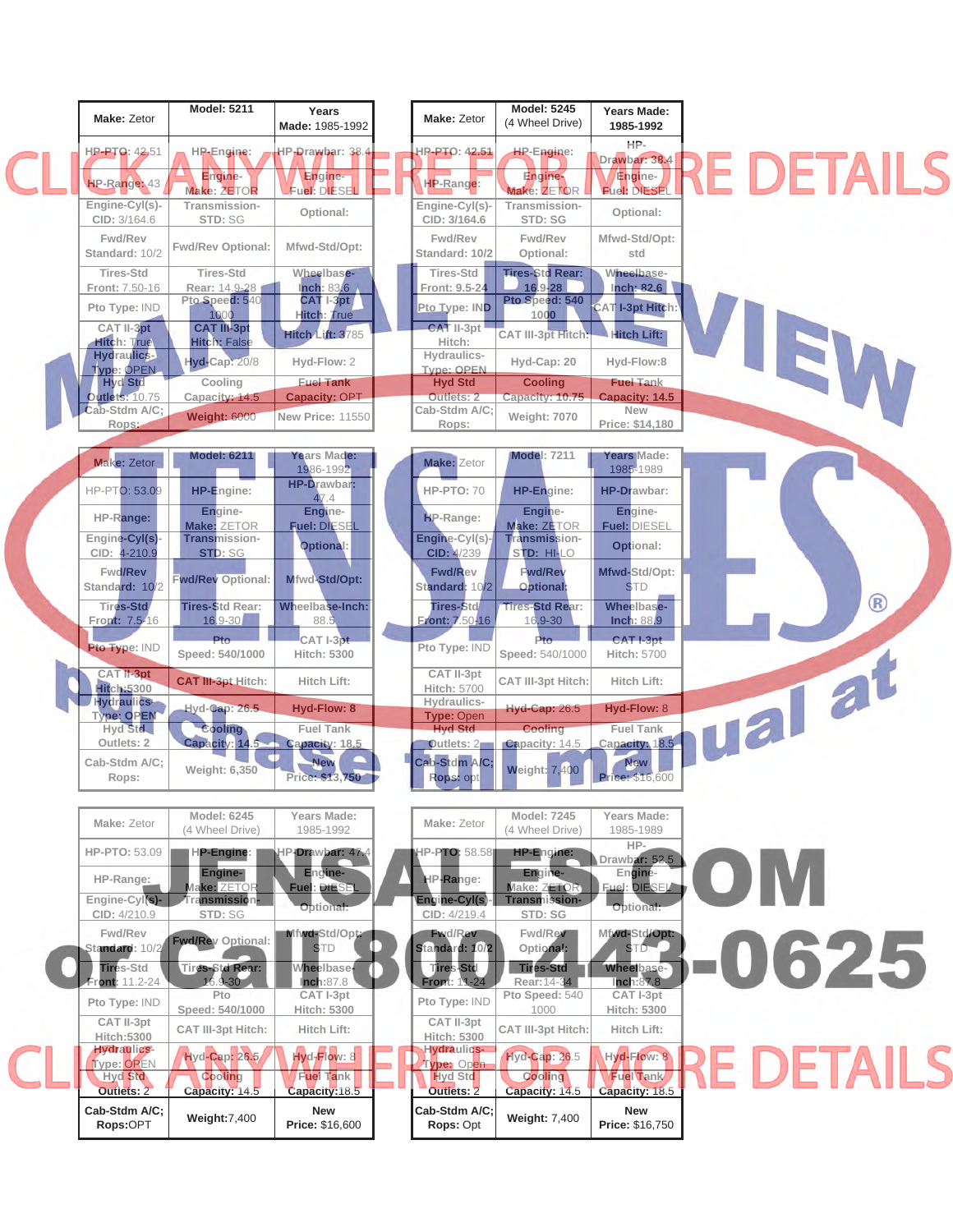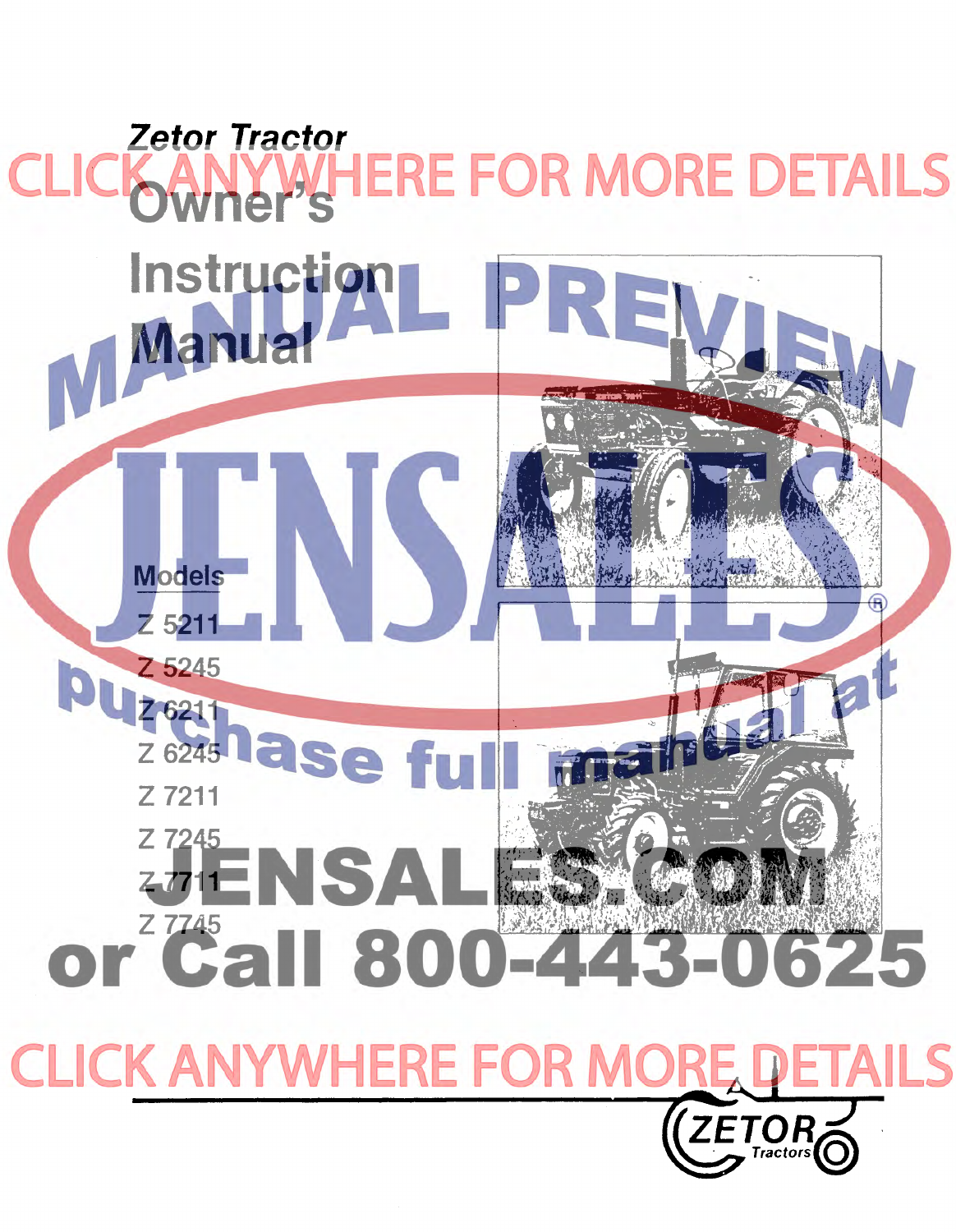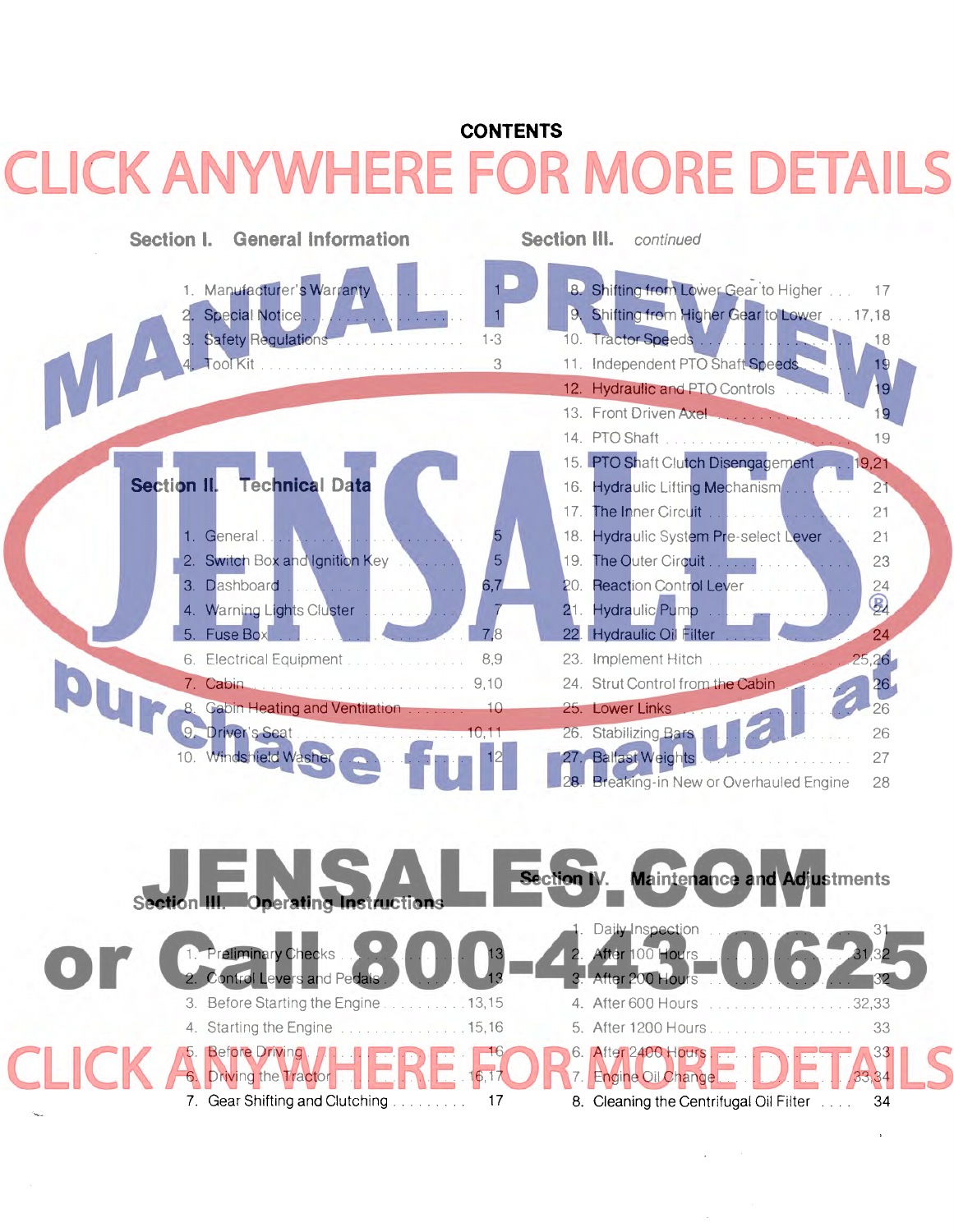## **CLICK ANYWH ERE FOR MORE DETAILS**

**Section IV.** continued

**List of Tables** 



## **JENSALES.CO** or Call 800-443-0625 **CLICK ANYWHERE FOR MORE DETAILS**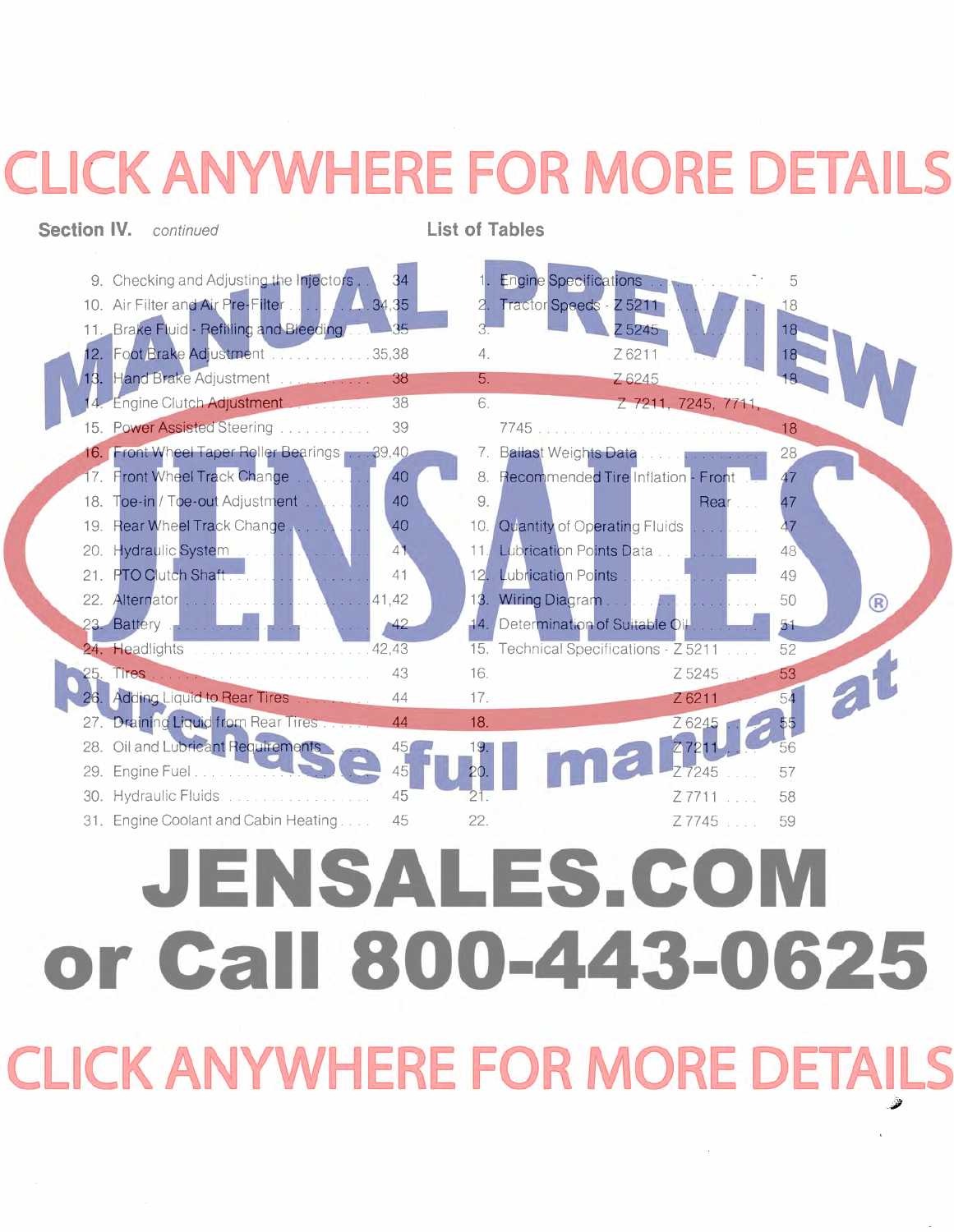

**Figure 4.** Warning lights cluster: 1) high beam, 2) fuel level, 3) oil pressure, 4) rear worklight, 5) battery, 6) hand brake, 7) engine hour counter, 8) PTO shaft rpm, 9) road speed in km/h - kilometers per hour.

 $-7-$ 

**Note:** With the engine running, the igni· tion key is in the switch box interlocked in the position "1". The steering mechanism can be locked pure up only when the engine has been stopped and the pilot lamp for

lubrication is flashing. In this very momement, the ignition key could be turned in the switch box to the position "STOP" and pulled out. When repeating the engine start, it is necessary to wait until the pilot lamp is flashing, the ignition key has to be turned from the position "1" to the position "0", and the again to be turned to the position "2", "START".

## **Important Warning:**

•

1. Never use force when turning the ignition ke from the postion "1"

2. During an emergency pulling off of the tractor, the ignition key must be in the steering locking device in the position "1". When the storage battery is not connected, the ignition key is in the positon "1" interlocked and it is impossible to turn it into the position "STOP" and to pull it out. Therefore it has to be turned solely into the position "0" **4. Warning Lights Cluster** 

Shown in figure 4, contains the following indicators:

- 1. High-beam lights, for distance (blue). 2. Fuel level, at low mark (orange).
- 3. Oil Pressure (red) at idling rpm.
	- **Note:** Light switches OFF when oil pressure reaches 8.5 to 17 psi. At idle, pressure should be 7 psi. At normal operating speed, 28 to 70

 $\circledR$ 

5. Battery, red when discharging.

psi. Rear work light (yellow).

6. Handbrake, red when set.

The engine hour counter is item 7 in figure 4 (refer to Paragraph 3, point 3). The PTO shaft rpm lindicator scales are shown as 8, and the speedometer scale (in kph) is at 9.

**5. Fuse Box**  The fuse box, fitted to a bracket, is located on the right-hand side under the dashboard, protected by a cover held in place by four quick-release bolts. The fuse box is of the 8-pole type. Fuses are of 15-amperes (see figure 5). Tractors fitted with a cabin have three additional

15·ampere fuses (see figure 6). The location of the **voltage regulator** is shown in figure 5, item 9.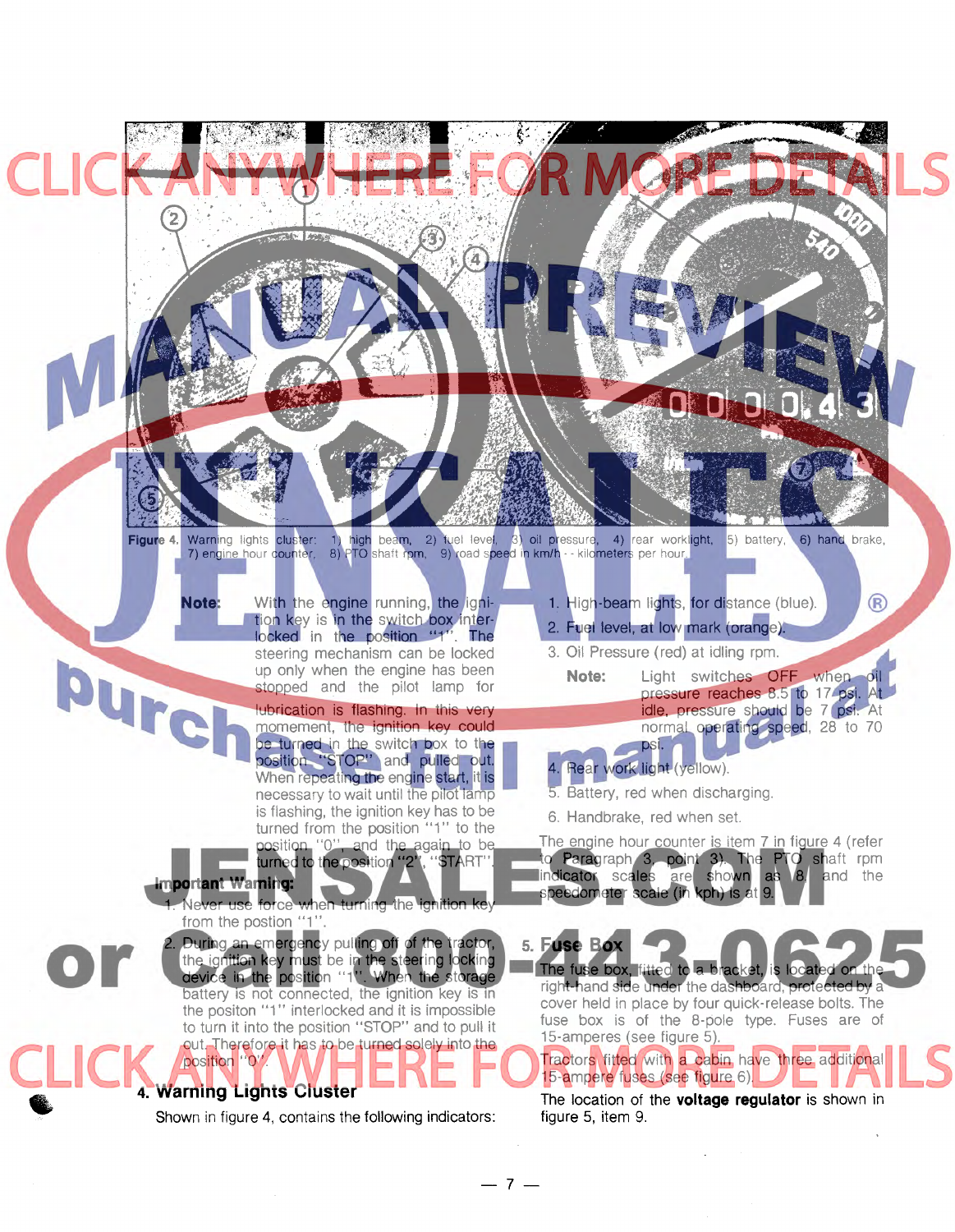The power-assisted steering pump is located at the the lifetime of the clutch lining. The only time front left side of the engine (see figure 42, item 3, adjustments will be necessary is if free-play should develop between the three levers and the bearing of and figure 51, item 1). the releasing sleeve. If the play between any of the For servicing, do not start up the engine. Remove levers and the bearing is more than 0.006 inch, the wire spring-ring and the rubber cover of the readjust the lever by turning the nut (figure 47, item knuckle pin. Apply a coating of grease to the 1), so that the levers and the bearing come into cylinder head, and then turn the steering wheel contact. several times in both directions in order to spread the grease evenly. Wipe off excess grease, then A slipping clutch causes abnormal wear of the clutch plate lining. After replacing the plate, adjust replace the rubber cover to the knuckle pin, and the clearance by turning the nut (item 1) to a fasten it in place. distance of 1 inch, measured from the recess in the clutch shield. When making this adjustment, the engine is still separated from the gearbox. The 16. **Front Wheel Taper Roller Bearings**  adjusted levers may have a tolerance of no more than 0.006 inch. Note: The following adjustments apply to tractors without front-wheel-drive axles: The clutch action should be checked again after assembling the gearbox to the engine: press the clutch pedal five times fully to the floor, then, with the clutch pressed down about six inches, adjust the shift lever of the small brake by means of the adjusting nut (item 1) for a clearance of 0.06 in. from the stop on the bracket of the disengaging cylinder. Tighten the nuts against each other in order to  $\mathbf{1}$ ensure they will hold when the tractor is operated. Note: If necessary, the hydraulic clutch disengaging system should be bled in the same manner as the brake system. The Æ bleed screw is located on the clutch disengage cylinder. 15. **Power Assisted Steering**  Refer to figures 42 and 51. Figure 48a. Model Z 5245 front axle hub oil filler (1) and oil level (2) plugs. Figure 48. Axle bearing cover (1) on rear wheel drive models only. Figure 48b. Models Z 6245, Z 7245 and Z 7745 hub oil filler (1) and oil level (2) plugs. Figure 48a shows the front wheel hub of tractor Model Z 5245. Oil filling is done by removing the filler plug (item 1 and the oil level hole plug (item 2). Fill to level hole, then replace the plugs.

> level hole (item 2) are illustrated. Note: Filler plug must be at the 12 o'clock position. DO NOT OVER FILL.

Figure 48b shows the front wheel hub of tractor Models Z 6245, Z 7245 and Z 7745. The oil filler hole (item 1) and